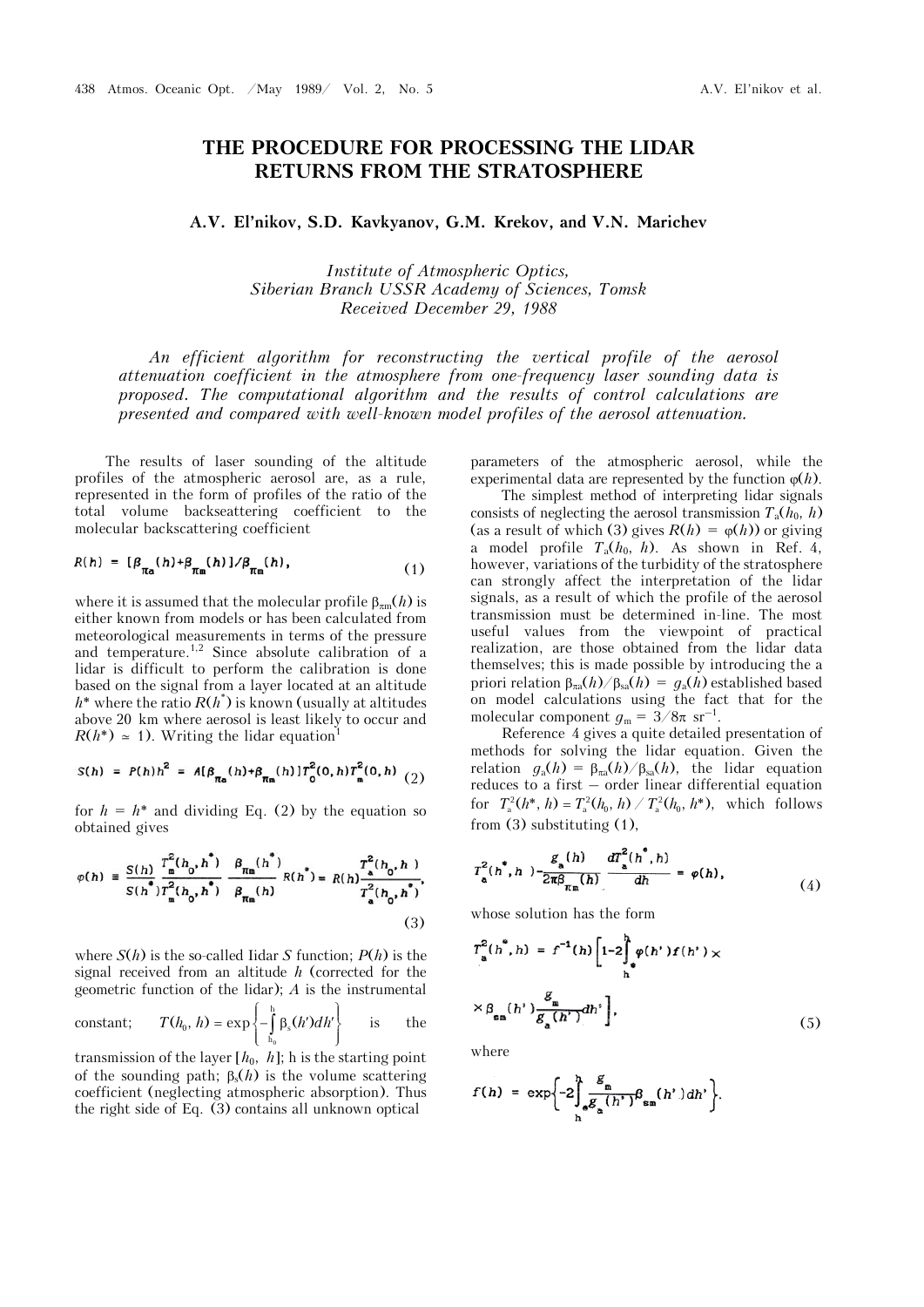## *TABLE 1.*

| $h$ , km | - 1<br>ß<br>k m<br>$\mathbf{s}\,\mathfrak{n}^{\, \prime}$ | -1<br>$s_{\Gamma}$<br>$\mathcal{E}_{_{\mathbf{a}}}$ | $-1$<br>$\beta_{sa}$ , km | $\tau(h)$  |
|----------|-----------------------------------------------------------|-----------------------------------------------------|---------------------------|------------|
| 10       | 4.4880E-03                                                | 5.2945E-02                                          | 2.3534E-04                | 7.5884E-03 |
| 11       | 3.9676E-03                                                | 5.1736E-02                                          | 6.9292E-04                | 7.0455E-03 |
| 12       | 3.4859E-03                                                | 5.0748E-02                                          | 7.2319E-04                | 6.2599E-03 |
| 13       | $3.0292E - 03$                                            | 3.9025E-02                                          | 4.9580E-04                | 5.6569E-03 |
| 14       | 2.6136E-03                                                | 3.8850E-02                                          | 1.9329E-04                | 5.3559E-03 |
| 15       | 2.2302E-03                                                | 3.6777E-02                                          | 2.6876E-04                | 5.1259E-03 |
| 16       | 1.9137E-03                                                | 3.4363E-02                                          | 3.5940E-04                | 4.8194E-03 |
| 17       | 1.6389E-03                                                | 3.3656E-02                                          | 3.4656E-04                | 4.4622E-03 |
| 18       | $1.3933E - 03$                                            | 3.2872E-02                                          | 4.5683E-04                | 4.0427E-03 |
| 19       | 1.1874E-03                                                | 3.1681E-02                                          | 6.1732E-04                | 3.4932E-03 |
| 20       | 1.0088E-03                                                | 2.8315E-02                                          | 6.6995F-04                | 2.8449E-03 |
| 21       | 8.5892E-04                                                | 2.7308E-02                                          | 6.2501E-04                | 2.1989E-03 |
| 22       | 7.3309E-04                                                | 2.6575E-02                                          | 4.8913E-04                | 1.6707E-03 |
| 23       | 6.2577E-04                                                | 2.5557E-02                                          | 3,8597E-04                | 1.2297E-03 |
| 24       | 5.3307E-04                                                | 2.4522E-02                                          | 2.8406E-04                | 8.8489E-04 |
| 25       | 4.5636E-04                                                | 2.3498E-02                                          | 2.2034E-04                | 6.0560E-04 |
| 26       | 3.9058E-04                                                | 2.2691E-02                                          | 1.2885E-04                | 4.4798E-04 |
| 27       | $3.3476E - 04$                                            | 2.1890E-02                                          | 7.9880E-05                | 3.3316E-04 |
| 28       | 2.8617E-04                                                | 2.1022E-02                                          | 4.4988E-05                | 2.7710E-04 |
| 29       | 2.4582E-04                                                | 2.0222E-02                                          | 4.2376E-05                | 2.3726E-04 |
| 30       | 2.1014E-04                                                | 1.9476E-02                                          | 3.2331E-05                | 1.9768E-04 |
| 31       | 1.8033E-04                                                | 1.9426E-02                                          | 4.6873E-05                | 1.6163E-04 |
| 32       | 1.5510E-04                                                | 1.9426E-02                                          | 3.4526E-05                | 1.2305E-04 |
|          |                                                           |                                                     |                           |            |

*Format of the results of laser sounding of the stratosphere (example of data for July 16, 1987).*

We note that this solution is valid for any choice of the calibration altitude  $h^* \in [h_0, h_N]$  and if  $h \leq h^*$ , expression (5) is greater than unity (the upper limit of integration becomes less than the bottom limit), so that for  $h \leq h^* T_a^2(h^*, h)$  must be interpreted as the formal definition of this quantity given by the identity on the left side of (5).

It is also not difficult to write down from (1) and (3) the solution for  $R(h)$  and  $\beta_{sa}(h)$ 

$$
R(h) = \varphi(h)/T_a^2(h^*,h), \qquad (6)
$$

$$
\beta_{\rm sa}(h') = \beta_{\rm sm} \frac{g_{\rm m}}{g_{\rm a}(h)} \left[ R(h) - 1 \right]. \tag{7}
$$

For purposes of programming it is more convenient to rewrite the expression (5) in the form

$$
T_a^2(h^*,h) = [1-2J_1(h)+2J_1(h^*)]f^{-1}(h), \qquad (8)
$$

$$
f(h) = \exp\{2J_2(h) - 2J_2(h^*))\},\tag{9}
$$

where

$$
J_{1}(h) = \int_{h_{0}}^{h} \varphi(h') f(h') \beta_{\sin}(h') \frac{g_{m}}{g_{0}(h')} dh';
$$
  

$$
J_{2}(h) = \int_{h_{0}}^{h} \frac{g_{m}}{g_{a}(h')}\beta_{\sin}(h') dh'.
$$

Programs for processing lidar signals automatically choose the calibration altitude *h*\* from

the minimum of  $R(h)$ . According to (3)  $R(h)$  reaches a minimum value for  $h = h_{\min}$  that minimizes the ratio  $\varphi(h) / T_a^2(h^*, h)$ . For weak atmospheric turbidity  $h_{\min}$  = arg min $\varphi(h)$ . To eliminate any effect of possible variations in the transmission on the determination of the calibration altitude the program searches for  $h_{\min}$  by minimizing  $\varphi(h) / T_a^2(h^*, h)$ , the starting approximation  $h_{\min}$  is fixed a priori and refined by subsequent iteration, for which *h*\* is set equal to  $h_{\min}$  in (5).



*FIG. 1. The results of the iInterpretation of lidar returns from the stratosphere: 1) based on the proposed iteration scheme (5) and (6); 2) using a model profile*  $T_a(h_0, h)$ ; 3) neglecting the *transmission*  $T_a(h_0, h)$ .